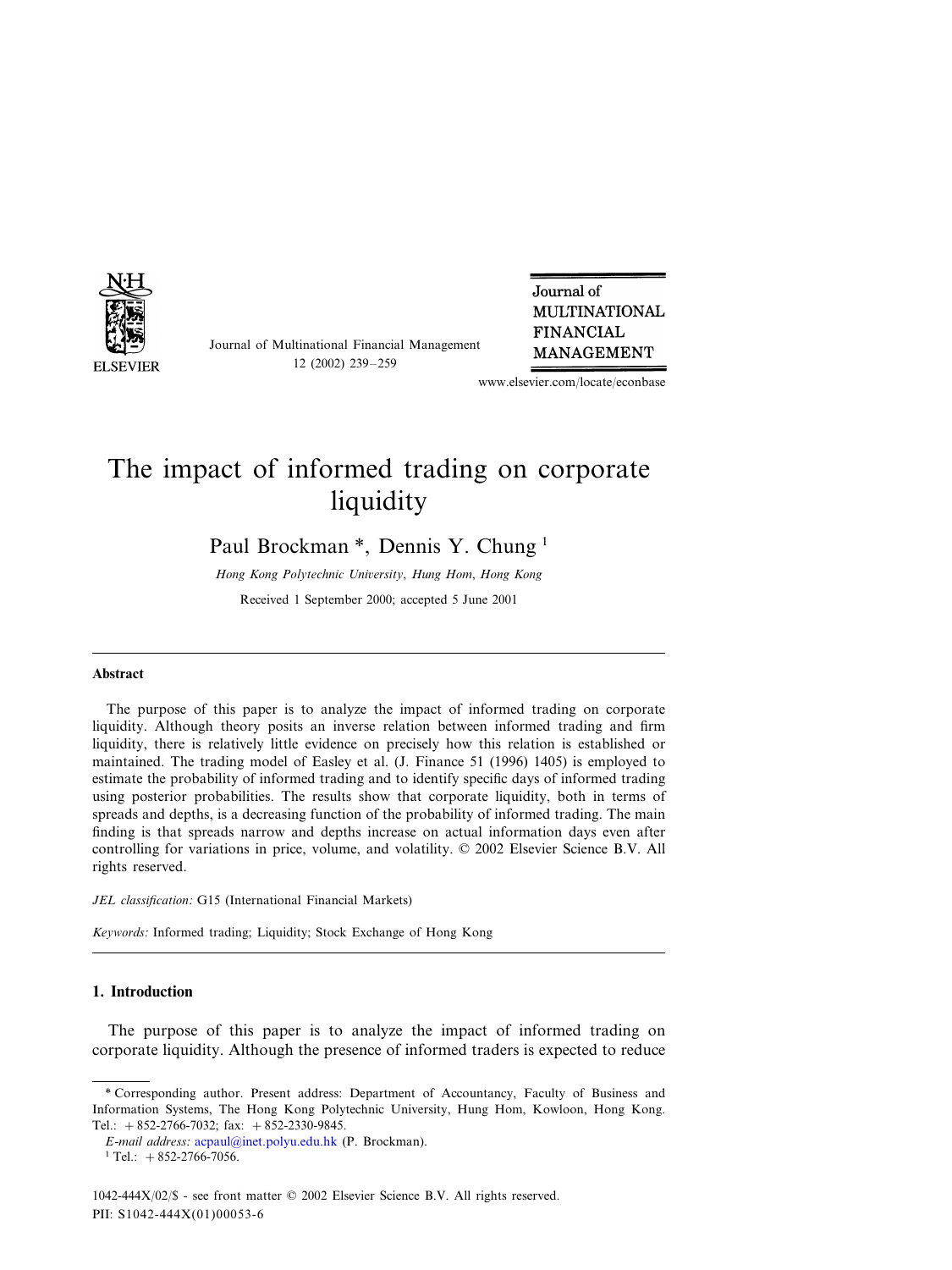corporate liquidity, little is known about the mechanism through which this relationship is established or maintained. The generally accepted view is that informed traders generate or obtain private information that is subsequently impounded into market prices through their trading activities. Uninformed traders are unaware of the private information content but are aware of the possible existence of information asymmetries. They respond to their informational disadvantage by reducing trading activity (i.e. lowering depths) and/or increasing required rates of return (i.e. widening spreads). The higher the probability of trading against informed traders, the lower the firm's depth and/or the wider firm's bid–ask spread. In this manner, the presence of informational asymmetries and informed trading reduces firm liquidity and raises the cost of capital.

Although the connection between informed trading and firm liquidity is rather straightforward, the dynamics of the process are not as well understood. For example, by what means do uninformed traders identify the presence of informed trading, and does this identification take place during or after prices have adjusted to reflect the new (private) information? If uninformed traders are able to identify contemporaneous informed trading, then their depth and spread adjustments will increase the costs of incorporating such information into prices. If, on the other hand, uninformed traders are unable to identify contemporaneous informed trading, then this lowers the marginal cost of price discovery. In the latter case, uninformed market participants might be able to identify information events after their occurrence and use such information (i.e. frequency of information events) to form expectations about the future likelihood of trading against informed traders.

It is important to identify and understand the variables affecting liquidity because of the close connection between corporate liquidity and cost of capital (Amihud and Mendelson, 1986). Recent empirical evidence confirms that a corporation's required rate of return is significantly related to various liquidity proxies, such as amortized spreads (Chalmers and Kadlec, 1998), turnover rates (Datar et al., 1998), and adverse selection costs (Brennan and Subrahmanyam, 1996). Our paper contributes to the literature by analyzing how spreads and depths adjust to the likely presence of informed trading. A secondary contribution is the use of data from an electronic order-driven market, the Stock Exchange of Hong Kong (SEHK). As more and more exchanges conduct trading through electronic limit order books, it is increasingly important to analyze strategic behavior in these transparent environments without designated market makers (see Madhavan, 1992, 1996 or Handa and Schwartz, 1996).

We employ the trading model of Easley et al. (1996) (EKOP) to identify the presence of informed trading and to measure its effect on liquidity. The data consist of over 7 million intra-day observations for 521 companies traded on the SEHK from May 1, 1996 to August 29, 1997. The EKOP model is utilized to generate firm-by-firm estimates of the probability of an information event, the probability of bad news given the occurrence of an information event, and the order arrival rates of informed and uninformed traders. A maximum likelihood procedure is implemented to obtain parameter estimates which, in turn, are used to estimate the probability of informed trading and to identify trading days with active informa-